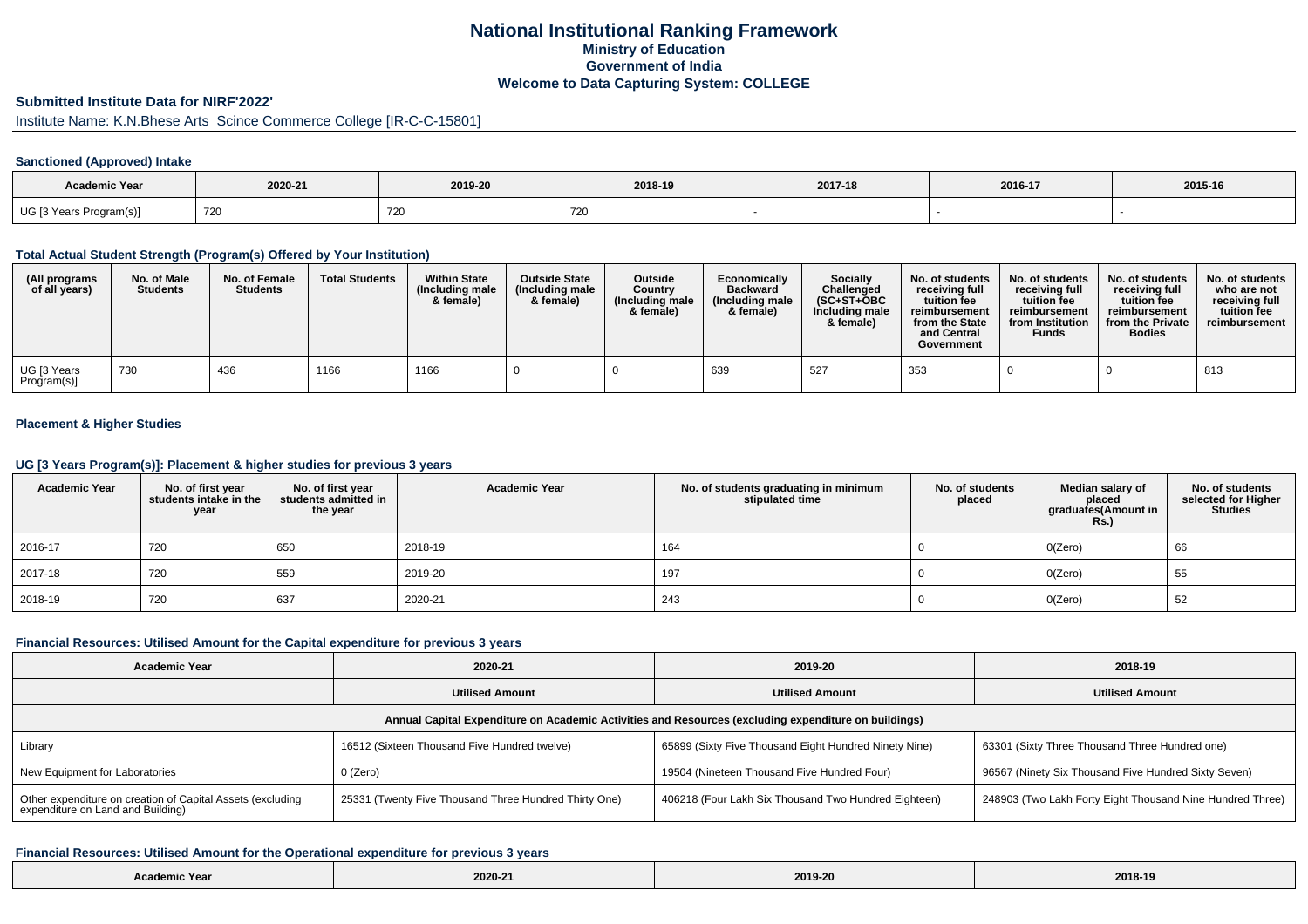|                                                                                                                                                                                                 | <b>Utilised Amount</b>                                                                  | <b>Utilised Amount</b>                                                                | <b>Utilised Amount</b>                                                           |  |  |  |  |  |
|-------------------------------------------------------------------------------------------------------------------------------------------------------------------------------------------------|-----------------------------------------------------------------------------------------|---------------------------------------------------------------------------------------|----------------------------------------------------------------------------------|--|--|--|--|--|
| <b>Annual Operational Expenditure</b>                                                                                                                                                           |                                                                                         |                                                                                       |                                                                                  |  |  |  |  |  |
| Salaries (Teaching and Non Teaching staff)                                                                                                                                                      | 38638643 (Three Crore Eighty Six Lakh Thirty Eight Thousand<br>Six Hundred Forty Three) | 353660387 (Three Crore Fifty Three Lakh Sixty Thousand<br>Three Hundred Eighty Seven) | 31636353 (Three Crore Sixteen Lakh Thirty six Lakh Three<br>Hundred Fifty Three) |  |  |  |  |  |
| Maintenance of Academic Infrastructure or consumables and<br>other running expenditures (excluding maintenance of hostels<br>and allied services, rent of the building, depreciation cost, etc) | 313881 (Three Lakh Thirtee Thousand Eight Hundred Eighty<br>One)                        | 159023 (One Lakh Fifty Nine Thousand Twenty Three)                                    | 255686 (Two Lakh Fifty Five Thousand Six Hundred Eighty<br>Six)                  |  |  |  |  |  |
| Seminars/Conferences/Workshops                                                                                                                                                                  | 1000 (One Thousand)                                                                     | 105957 (One Lakh Five Thousand Nine Hundred Fifty Seven)                              | 64125 (Sixty Four Thousand One Hundred Twenty Five)                              |  |  |  |  |  |

## **PCS Facilities: Facilities of physically challenged students**

| 1. Do your institution buildings have Lifts/Ramps?                                                                                                         | Yes, more than 80% of the buildings |
|------------------------------------------------------------------------------------------------------------------------------------------------------------|-------------------------------------|
| 2. Do your institution have provision for walking aids, including wheelchairs and transportation from one building to another for<br>handicapped students? | Yes                                 |
| 3. Do your institution buildings have specially designed toilets for handicapped students?                                                                 | Yes, more than 80% of the buildings |

## **Faculty Details**

| Srno           | Name                                               | Age | Designation                                         | Gender | Qualification | Experience (In<br>Months) | <b>Currently working</b><br>with institution? | <b>Joining Date</b> | <b>Leaving Date</b>      | <b>Association type</b> |
|----------------|----------------------------------------------------|-----|-----------------------------------------------------|--------|---------------|---------------------------|-----------------------------------------------|---------------------|--------------------------|-------------------------|
| $\overline{1}$ | <b>RAOSAHEB</b><br>RAMCHANDRA<br>PATIL             | 64  | Dean / Principal /<br>Director / Vice<br>Chancellor | Male   | Ph.D          | 478                       | Yes                                           | 12-09-1981          | $\overline{\phantom{a}}$ | Regular                 |
| $\overline{2}$ | PRASHANT<br><b>NARSINHA</b><br><b>HONMUTE</b>      | 49  | Other                                               | Male   | M. Phil       | 141                       | Yes                                           | 03-10-2009          | ⊷.                       | Regular                 |
| 3              | PRASHANT<br><b>INDRAJIT TAMBILE</b>                | 45  | Other                                               | Male   | MP.Ed.        | 168                       | Yes                                           | 16-07-2008          | $\overline{\phantom{a}}$ | Regular                 |
| $\overline{4}$ | ANUPAMA<br>PRAKASH POL                             | 45  | Associate Professor                                 | Female | Ph.D          | 271                       | Yes                                           | 01-12-1999          | ⊷.                       | Regular                 |
| 5              | <b>SACHIN VAMAN</b><br><b>LONDHE</b>               | 37  | <b>Assistant Professor</b>                          | Male   | Ph.D          | 148                       | Yes                                           | 18-03-2009          | ⊷.                       | Regular                 |
| 6              | <b>VIKAS BHAUPATIL</b><br>NAGARE                   | 40  | <b>Assistant Professor</b>                          | Male   | Ph.D          | 144                       | Yes                                           | 01-07-2010          | $\overline{\phantom{a}}$ | Regular                 |
| $\overline{7}$ | <b>VINOD BABAN</b><br>WAGHMARE                     | 44  | <b>Assistant Professor</b>                          | Male   | <b>NET</b>    | 74                        | Yes                                           | 26-05-2016          | $\overline{\phantom{a}}$ | Regular                 |
| 8              | PRAKASH<br>SADASHIV<br><b>KAMBLE</b>               | 53  | Associate Professor                                 | Male   | Ph.D          | 356                       | Yes                                           | 24-11-1992          | $\overline{\phantom{a}}$ | Regular                 |
| 9              | <b>SARIKA</b><br><b>VISHNUDAS</b><br><b>MOHITE</b> | 37  | <b>Assistant Professor</b>                          | Female | <b>SET</b>    | 74                        | Yes                                           | 26-05-2016          | $\overline{\phantom{a}}$ | Regular                 |
| 10             | <b>MANISHA NAMDEO</b><br>SALUNKHE                  | 47  | <b>Assistant Professor</b>                          | Female | Ph.D          | 74                        | Yes                                           | 26-05-2016          | $\overline{\phantom{a}}$ | Regular                 |
| 11             | <b>RAMAPPA</b><br>GANGADHARAPPA<br>PANTULWAR       | 42  | <b>Assistant Professor</b>                          | Male   | <b>NET</b>    | 168                       | Yes                                           | 28-07-2008          | $\overline{\phantom{a}}$ | Regular                 |
| 12             | <b>BAPPASAHEB</b><br><b>RAMLING SHEJUL</b>         | 39  | <b>Assistant Professor</b>                          | Male   | <b>NET</b>    | 74                        | Yes                                           | 26-05-2016          | $\overline{\phantom{a}}$ | Regular                 |